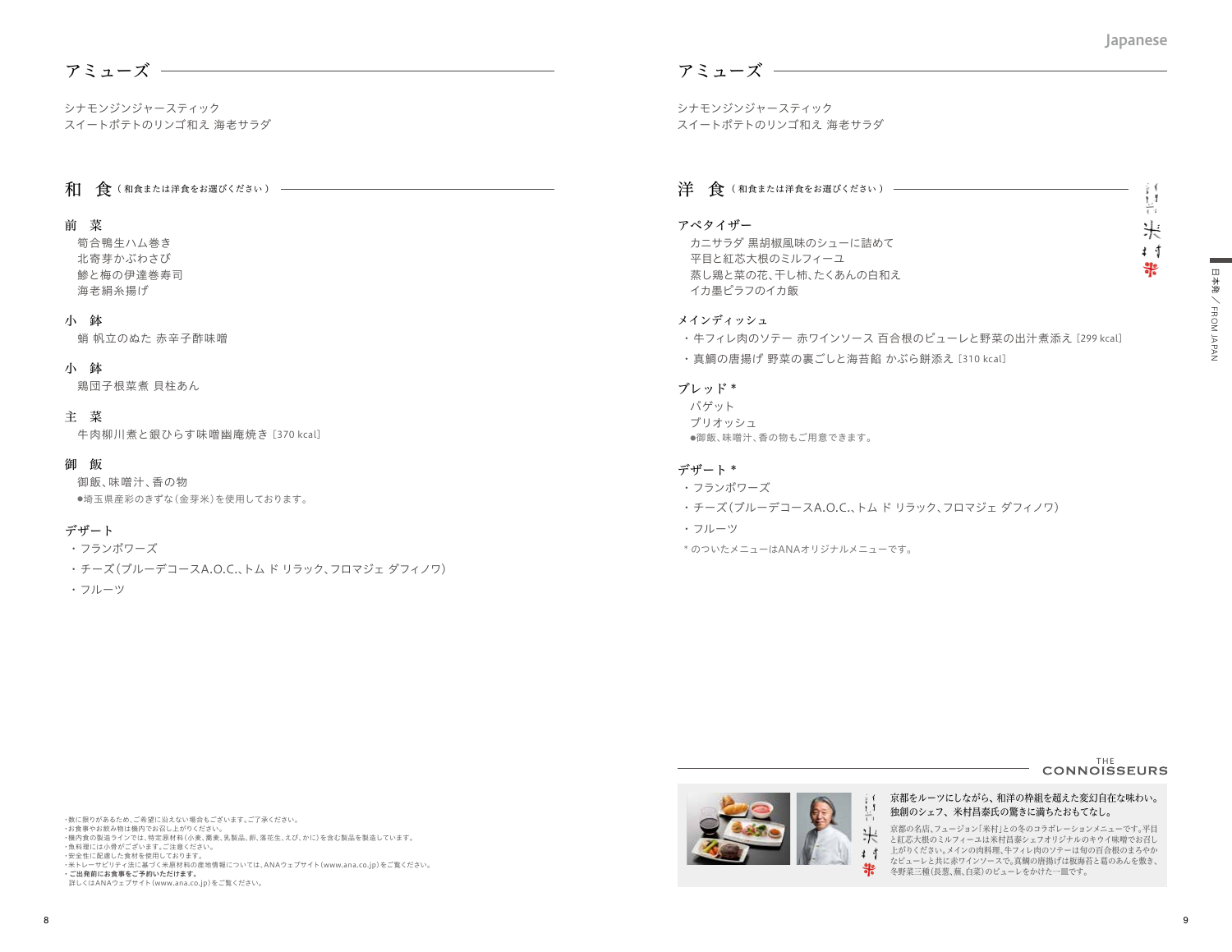#### お好きな時に (1回目のお食事終了後、ご希望の時間にお知らせください。)–

#### 軽いお食事

・ 海老とツナのサンドイッチ

・ 和風ガパオ丼

# スープ

- ・コーンスープ ◎
- ・茅乃舎 野菜スープ ②

#### 麺 類

・ 一風堂ラーメン コク極まる味噌「大地」

■一角钓

**Häggen Daz** 

# リフレッシュメント

- ・ チーズ(ブルーデコースA.O.C.、トム ド リラック、フロマジェ ダフィノワ)
- ・ ハーゲンダッツ
- ・ フルーツ
- ・ ヨーグルト
- ・ シリアル

#### おつまみ

- ・ ミックスナッツ
- ・ ミックスあられ
- ・ フォンダンビスキュイ
- ・ あられ(ベジタリアン・ハラール認証済)

# 和 食 洋 食

小 鉢 小海老白菜浸し 明太あんかけ

主 菜 鰤西京焼きと牛肉時雨煮 俵御飯

[484 kcal] 味噌汁、香の物

フルーツ

ブレッド

メインディッシュ

[370 kcal]

スクランブルエッグのクレープ包み

クロワッサン レーズンルヴァン

レモン風味のトマトソース

# コンチネンタルブレックファースト

メインディッシュ ポークハムとチーズのコンビネーション[196 kcal]

ブレッド クロワッサン レーズンルヴァン

フルーツ

# ▶ロサンゼルス (NH126) 便は、こちらのお食事をご用意しております。

和 食 洋 食

小 鉢 小海老白菜浸し 明太あんかけ

主 菜 鰤西京焼きと牛肉時雨煮 俵御飯 [484 kcal]

味噌汁、香の物

メインディッシュ 大山鶏と小柱のガーリックライス 山わさび風味のフォン・ド・ヴォーソース [340 kcal]

ブレッド グラハムハード レーズンルヴァン

フルーツ

・ ヴィーガン(完全菜食主義の方)もお召し上がりいただけます。

・ ラクト・オボベジタリアン(乳卵菜食主義の方)もお召し上がりいただけます。

・ お食事サービスの終了前に、客室乗務員が改めてお伺いします。 ・ メニューによってはお時間をいただく場合もございますので、詳しくは客室乗務員にお尋ねください。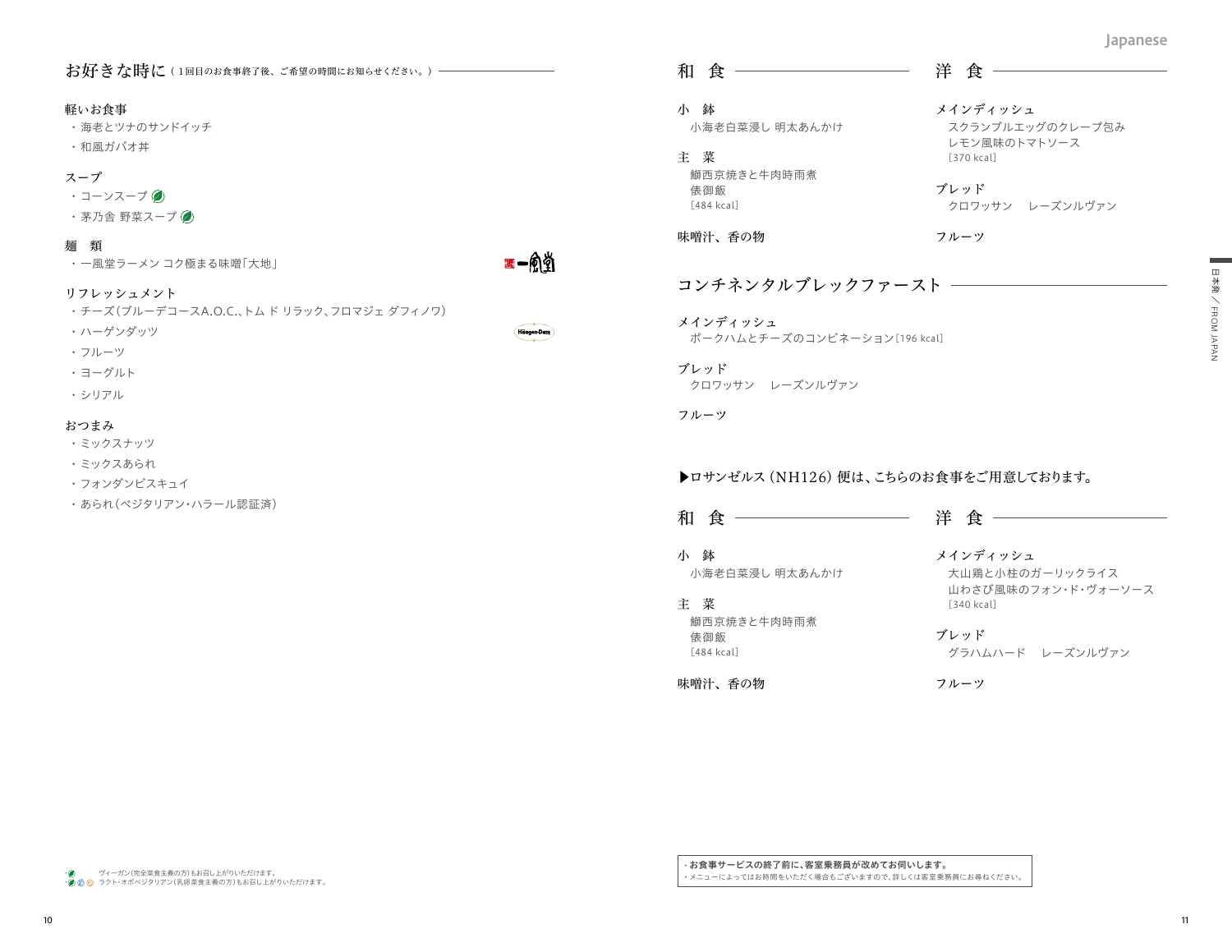t. I 盲 米 扌 寸 뽍

# Amuse

Cinnamon and ginger breadstick Dressed sweet potato with grated apple and prawn salad

# Japanese Cuisine 〜Washoku〜 (Please choose either Japanese or International.)

# Zensai (A selection of morsels)

Bamboo shoot and uncured duck ham roll Dressed surf clam and seaweed with wasabi Egg wrapped horse mackerel and Japanese plum sushi roll Deep-fried prawn wrapped with rice net paper

# Kobachi (Tasty tidbits)

Octopus and scallop with yuzu zest and red chili pepper vinegar miso

# Kobachi (Tasty tidbits)

Simmered chicken meatball and root vegetables with scallop sauce

#### Shusai (Main course)

Simmered beef, burdock root and eggs with miso-grilled goldstriped amberjack [370 kcal]

#### Steamed rice

Steamed rice, miso soup and Japanese pickles ●Served with Sainokizuna (KINMEMAI rice) produced in Saitama.

# Desserts

- ・Framboise
- ・Cheese (BLEU DES CAUSSES A.O.C., TOME DE RILHAC, FROMAGER D'AFFINOIS)
- ・Fruits

# Amuse

Cinnamon and ginger breadstick Dressed sweet potato with grated apple and prawn salad

# International Cuisine (Please choose either Japanese or International.)

# Appetizer

Crab meat salad with black pepper stuffed in puff Flounder and watermelon radish mille-feuille Dressed steamed chicken, field mustard, dried persimmon and pickled daikon radish with tofu paste Squid ink pilaf stuffed squid

#### Main plate

- ・Sautéed fillet of beef with red wine sauce, lily bulb purée and simmered vegetables [299 kcal]
- ・Deep-fried red sea bream with vegetable purée and seaweed sauce, turnip starch cake [310 kcal]

#### Bread**\***

Baguette Brioche ●Steamed rice, miso soup and Japanese pickles are also available.

#### Desserts**\***

- ・Framboise
- ・Cheese (BLEU DES CAUSSES A.O.C., TOME DE RILHAC, FROMAGER D'AFFINOIS)
- ・Fruits
- \* Original ANA menu items.

# **CONNOISSEURS**

・Due to limited availability, there may be cases where we are unable to provide the menu items of your choice. Thank you for your understanding. ・Please enjoy your food and drink during the flight only.

・In-flight meals are produced at facilities which also handle specified allergic ingredients (wheat, buckwheat, dairy products, eggs, peanuts, shrimp and crab) during the production process.

・Some fish dishes may have small bones. Please take care while eating. ・The produce used in our meals is selected with consideration to safety. ・For information about the production area for raw rice materials according to the rice traceability law, please visit the ANA website (www.ana.co.jp). ・Passengers can reserve meals in advance.



# Ever-changing cuisine that transcends the boundaries of Japanese and

Western tastes, while maintaining its roots in the ancient capital of Kyoto.米 Experience Chef Masayasu Yonemura's hospitality and all its surprises. This winter menu was made in collaboration with the famed Kyoto fusion restaurant Yonemura. Flounder and red pickled radish mille-feuille is served with Chef Masayasu Yonemura's original kiwi miso. The main meat dish is sautéed beef fillet in red wine sauce with the seasonal mild lily bulb puree. The deep-fried sea bream atop a sheet of nori seaweed and kudzu sauce is garnished with a puree of three winter vegetables—leek, turnip, and Napa cabbage.

Please visit the ANA website for details (www.ana.co.jp).